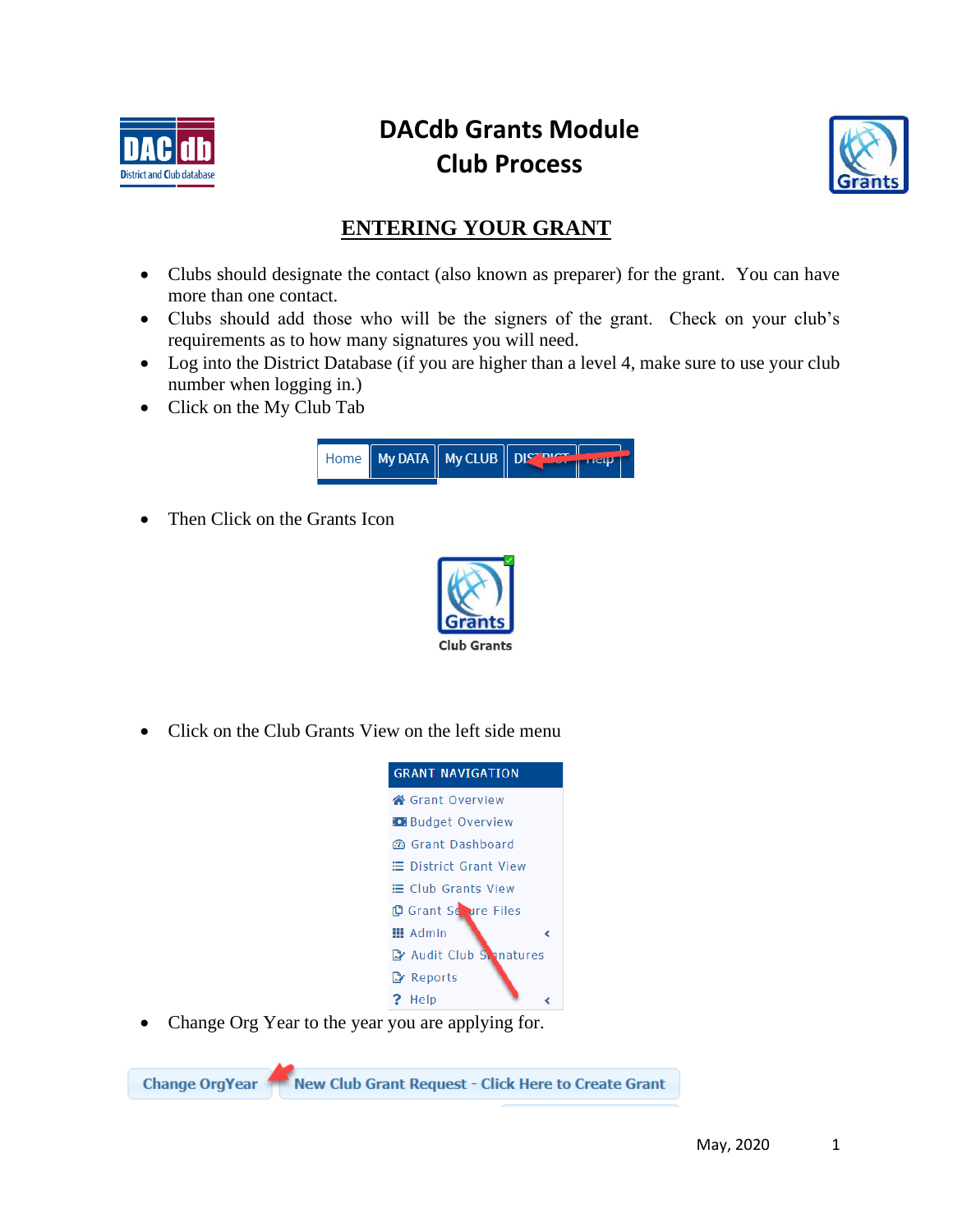• Once the correct year is selected, click on New Club Grant Request

New Club Grant Request - Click Here to Create Grant Change Orgy

- There are four pages to complete on the New Grant Request
	- o Details
	- o Clubs Involved
	- o Contacts
	- o Application



- Details
	- o This page contains general information about the grant. Fill the page out completely.

| <b>Details</b> | <b>Clubs Involved</b>          | <b>Contacts</b>                                                                  | <b>Application</b>                                                           |          |                                                                                                                                     |
|----------------|--------------------------------|----------------------------------------------------------------------------------|------------------------------------------------------------------------------|----------|-------------------------------------------------------------------------------------------------------------------------------------|
|                |                                |                                                                                  | Once the Grant is saved, the Budget and Document tabs will appear.           |          | Complete the basic Grant information form below. All the fields on this page must be entered to save the initial Grant application. |
|                | * Project Name:                | <b>Test Project</b>                                                              |                                                                              |          |                                                                                                                                     |
|                | Priority:                      | ▼<br>High                                                                        |                                                                              |          |                                                                                                                                     |
|                |                                |                                                                                  | * Project Org Year: 0 2018-19 OrgYear can be changed by District (if needed) |          |                                                                                                                                     |
|                | * Round:                       | $1$ (e.g., 1 or 2)                                                               |                                                                              |          |                                                                                                                                     |
|                | * City:                        | Hollywood                                                                        |                                                                              |          |                                                                                                                                     |
|                | * State:                       | <b>CA</b>                                                                        |                                                                              |          |                                                                                                                                     |
|                | * Country:                     | <b>US</b>                                                                        |                                                                              |          |                                                                                                                                     |
|                | <b>Target Completion Date:</b> | 05/01/2018<br>−∎                                                                 | Target completion date for this project.                                     |          |                                                                                                                                     |
|                | Area of Focus:                 | Promoting Peace<br>Saving Mothers and Children<br><b>Growing Local Economies</b> | Promoting Clean Water, Sanitation and Hygene                                 | ○ Other: | Fighting Disease<br>Supporting Education                                                                                            |
|                | * Project Description:         |                                                                                  | Put a brief description of the project here                                  |          |                                                                                                                                     |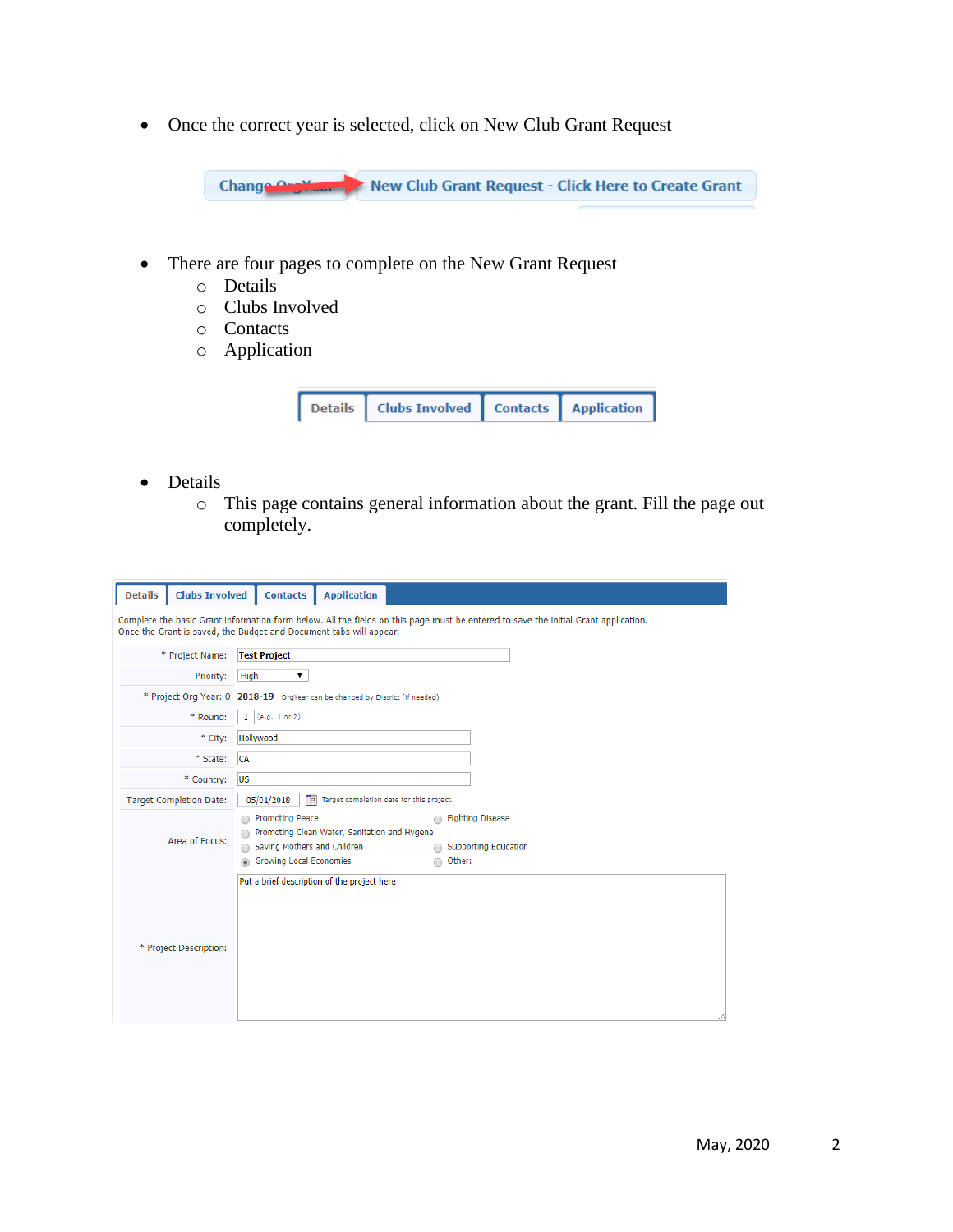- Clubs Involved
	- o Your club name will automatically appear here. If another club is working on the grant, select them from the list on left and use the arrows to move them to the right.



- Contacts
	- o This is a list of the club members who will be working on preparing the grant and are responsible for collecting receipts, money, closure, etc. The person's name who started the process of the application will automatically appear on the right. To add others select them from the left column and move them over with the right arrows. Keep in mind, automated emails will be sent out and if "Contacts" is selected as recipients all the individuals listed will receive the same email.

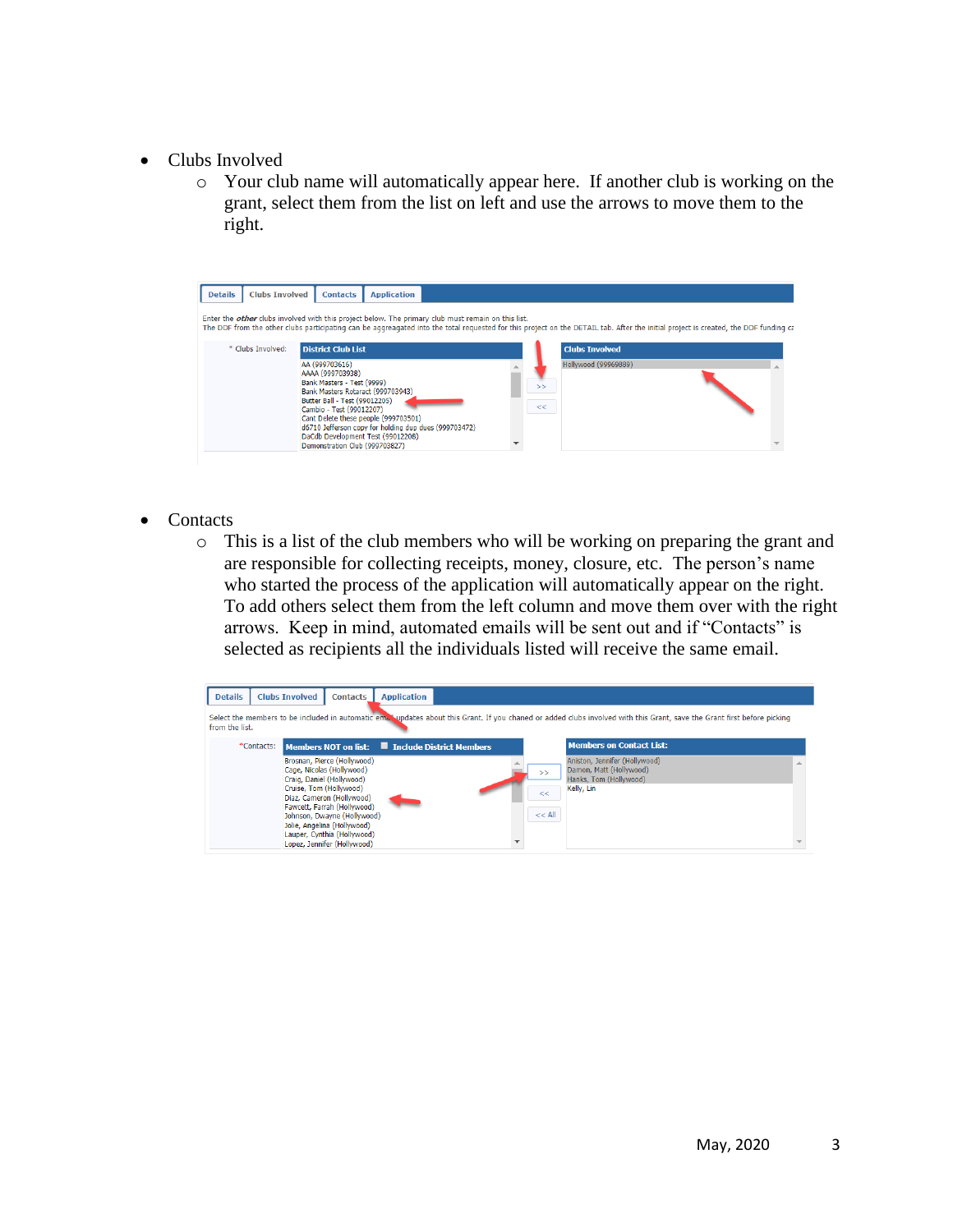- Application
	- o This page is the application itself. Some of this information is automatically transferred to the Final Report so watch your spelling and be very detailed here.

| Contacts<br><b>Details</b><br><b>Clubs Involved</b><br>Application                                                                                                                                                                                                                                                                                                                                                                                                                                                                                                                                                                                                                                                                                                                                                                                                                                                                                                                            |  |
|-----------------------------------------------------------------------------------------------------------------------------------------------------------------------------------------------------------------------------------------------------------------------------------------------------------------------------------------------------------------------------------------------------------------------------------------------------------------------------------------------------------------------------------------------------------------------------------------------------------------------------------------------------------------------------------------------------------------------------------------------------------------------------------------------------------------------------------------------------------------------------------------------------------------------------------------------------------------------------------------------|--|
| Fill out the detailed grant application form below.                                                                                                                                                                                                                                                                                                                                                                                                                                                                                                                                                                                                                                                                                                                                                                                                                                                                                                                                           |  |
| <b>Grant Timeframe</b>                                                                                                                                                                                                                                                                                                                                                                                                                                                                                                                                                                                                                                                                                                                                                                                                                                                                                                                                                                        |  |
| *Start Date:                                                                                                                                                                                                                                                                                                                                                                                                                                                                                                                                                                                                                                                                                                                                                                                                                                                                                                                                                                                  |  |
| *Completion Date:                                                                                                                                                                                                                                                                                                                                                                                                                                                                                                                                                                                                                                                                                                                                                                                                                                                                                                                                                                             |  |
| <b>Address To Mail Grant Payment</b>                                                                                                                                                                                                                                                                                                                                                                                                                                                                                                                                                                                                                                                                                                                                                                                                                                                                                                                                                          |  |
| *Name                                                                                                                                                                                                                                                                                                                                                                                                                                                                                                                                                                                                                                                                                                                                                                                                                                                                                                                                                                                         |  |
| *Address:                                                                                                                                                                                                                                                                                                                                                                                                                                                                                                                                                                                                                                                                                                                                                                                                                                                                                                                                                                                     |  |
| *Gly:                                                                                                                                                                                                                                                                                                                                                                                                                                                                                                                                                                                                                                                                                                                                                                                                                                                                                                                                                                                         |  |
| *State:                                                                                                                                                                                                                                                                                                                                                                                                                                                                                                                                                                                                                                                                                                                                                                                                                                                                                                                                                                                       |  |
| *Zipcode:                                                                                                                                                                                                                                                                                                                                                                                                                                                                                                                                                                                                                                                                                                                                                                                                                                                                                                                                                                                     |  |
| <b>Project Definition</b>                                                                                                                                                                                                                                                                                                                                                                                                                                                                                                                                                                                                                                                                                                                                                                                                                                                                                                                                                                     |  |
|                                                                                                                                                                                                                                                                                                                                                                                                                                                                                                                                                                                                                                                                                                                                                                                                                                                                                                                                                                                               |  |
| *Describe the project objectives.                                                                                                                                                                                                                                                                                                                                                                                                                                                                                                                                                                                                                                                                                                                                                                                                                                                                                                                                                             |  |
|                                                                                                                                                                                                                                                                                                                                                                                                                                                                                                                                                                                                                                                                                                                                                                                                                                                                                                                                                                                               |  |
|                                                                                                                                                                                                                                                                                                                                                                                                                                                                                                                                                                                                                                                                                                                                                                                                                                                                                                                                                                                               |  |
|                                                                                                                                                                                                                                                                                                                                                                                                                                                                                                                                                                                                                                                                                                                                                                                                                                                                                                                                                                                               |  |
|                                                                                                                                                                                                                                                                                                                                                                                                                                                                                                                                                                                                                                                                                                                                                                                                                                                                                                                                                                                               |  |
| *Humanitarian Efforts: Describe how the project will benefit the community and/or improve the lives of the                                                                                                                                                                                                                                                                                                                                                                                                                                                                                                                                                                                                                                                                                                                                                                                                                                                                                    |  |
| less fortunate.                                                                                                                                                                                                                                                                                                                                                                                                                                                                                                                                                                                                                                                                                                                                                                                                                                                                                                                                                                               |  |
|                                                                                                                                                                                                                                                                                                                                                                                                                                                                                                                                                                                                                                                                                                                                                                                                                                                                                                                                                                                               |  |
|                                                                                                                                                                                                                                                                                                                                                                                                                                                                                                                                                                                                                                                                                                                                                                                                                                                                                                                                                                                               |  |
|                                                                                                                                                                                                                                                                                                                                                                                                                                                                                                                                                                                                                                                                                                                                                                                                                                                                                                                                                                                               |  |
|                                                                                                                                                                                                                                                                                                                                                                                                                                                                                                                                                                                                                                                                                                                                                                                                                                                                                                                                                                                               |  |
|                                                                                                                                                                                                                                                                                                                                                                                                                                                                                                                                                                                                                                                                                                                                                                                                                                                                                                                                                                                               |  |
| *Active Rotarian Involvement: Describe the nonfinancial participation by rotarians in the project.                                                                                                                                                                                                                                                                                                                                                                                                                                                                                                                                                                                                                                                                                                                                                                                                                                                                                            |  |
|                                                                                                                                                                                                                                                                                                                                                                                                                                                                                                                                                                                                                                                                                                                                                                                                                                                                                                                                                                                               |  |
|                                                                                                                                                                                                                                                                                                                                                                                                                                                                                                                                                                                                                                                                                                                                                                                                                                                                                                                                                                                               |  |
|                                                                                                                                                                                                                                                                                                                                                                                                                                                                                                                                                                                                                                                                                                                                                                                                                                                                                                                                                                                               |  |
|                                                                                                                                                                                                                                                                                                                                                                                                                                                                                                                                                                                                                                                                                                                                                                                                                                                                                                                                                                                               |  |
|                                                                                                                                                                                                                                                                                                                                                                                                                                                                                                                                                                                                                                                                                                                                                                                                                                                                                                                                                                                               |  |
| *Publicity Plan: How will the general public know this is a rotary sponsored project?                                                                                                                                                                                                                                                                                                                                                                                                                                                                                                                                                                                                                                                                                                                                                                                                                                                                                                         |  |
|                                                                                                                                                                                                                                                                                                                                                                                                                                                                                                                                                                                                                                                                                                                                                                                                                                                                                                                                                                                               |  |
|                                                                                                                                                                                                                                                                                                                                                                                                                                                                                                                                                                                                                                                                                                                                                                                                                                                                                                                                                                                               |  |
|                                                                                                                                                                                                                                                                                                                                                                                                                                                                                                                                                                                                                                                                                                                                                                                                                                                                                                                                                                                               |  |
|                                                                                                                                                                                                                                                                                                                                                                                                                                                                                                                                                                                                                                                                                                                                                                                                                                                                                                                                                                                               |  |
|                                                                                                                                                                                                                                                                                                                                                                                                                                                                                                                                                                                                                                                                                                                                                                                                                                                                                                                                                                                               |  |
|                                                                                                                                                                                                                                                                                                                                                                                                                                                                                                                                                                                                                                                                                                                                                                                                                                                                                                                                                                                               |  |
|                                                                                                                                                                                                                                                                                                                                                                                                                                                                                                                                                                                                                                                                                                                                                                                                                                                                                                                                                                                               |  |
|                                                                                                                                                                                                                                                                                                                                                                                                                                                                                                                                                                                                                                                                                                                                                                                                                                                                                                                                                                                               |  |
|                                                                                                                                                                                                                                                                                                                                                                                                                                                                                                                                                                                                                                                                                                                                                                                                                                                                                                                                                                                               |  |
|                                                                                                                                                                                                                                                                                                                                                                                                                                                                                                                                                                                                                                                                                                                                                                                                                                                                                                                                                                                               |  |
|                                                                                                                                                                                                                                                                                                                                                                                                                                                                                                                                                                                                                                                                                                                                                                                                                                                                                                                                                                                               |  |
|                                                                                                                                                                                                                                                                                                                                                                                                                                                                                                                                                                                                                                                                                                                                                                                                                                                                                                                                                                                               |  |
|                                                                                                                                                                                                                                                                                                                                                                                                                                                                                                                                                                                                                                                                                                                                                                                                                                                                                                                                                                                               |  |
|                                                                                                                                                                                                                                                                                                                                                                                                                                                                                                                                                                                                                                                                                                                                                                                                                                                                                                                                                                                               |  |
| <sup>(1)</sup> Yes, I Understand and accept the terms of the Club Statement Agreement.                                                                                                                                                                                                                                                                                                                                                                                                                                                                                                                                                                                                                                                                                                                                                                                                                                                                                                        |  |
| If the project involves a cooperating organization, please provide the name of the organization and attach a<br>letter of participation in the documents section.<br><b>Club Statement Agreement</b><br>*This document is the ELECTRONIC APPLICATION defined in Section 2(d)(3) of the Memorandum<br>oftinderstanding (MOU) provided by the Rotary District for Clubs participating in the District Grant Program.It<br>is an agreement between the Club and District 7770 explaining what measures the Club will undertake<br>toensure proper implementation of District Grant activities and management of Rotary Foundation Grants<br>Funds.By authorizing this document, the Club agrees it will comply with all Foundation requirements<br>contained within the MOU executed during Future Vision Grants Management Seminars. Club MUST submit a<br>Closing Report within 60 days of project completion.<br><b>Trustee Guidelines &amp; Matching Grant Awards Terms &amp; Conditions</b> |  |
|                                                                                                                                                                                                                                                                                                                                                                                                                                                                                                                                                                                                                                                                                                                                                                                                                                                                                                                                                                                               |  |
| *By signing this grant request, I confirm that our Rotary Club is requesting a District Grant in the amount<br>above will be spent in accordance with Trustee approved guidelines and the Terms and Conditions of<br>Matching Grant Awards. All of the information contained herein is true and accurate.                                                                                                                                                                                                                                                                                                                                                                                                                                                                                                                                                                                                                                                                                     |  |

• Once you have completed all four tabs, click on Save – You now have a draft grant

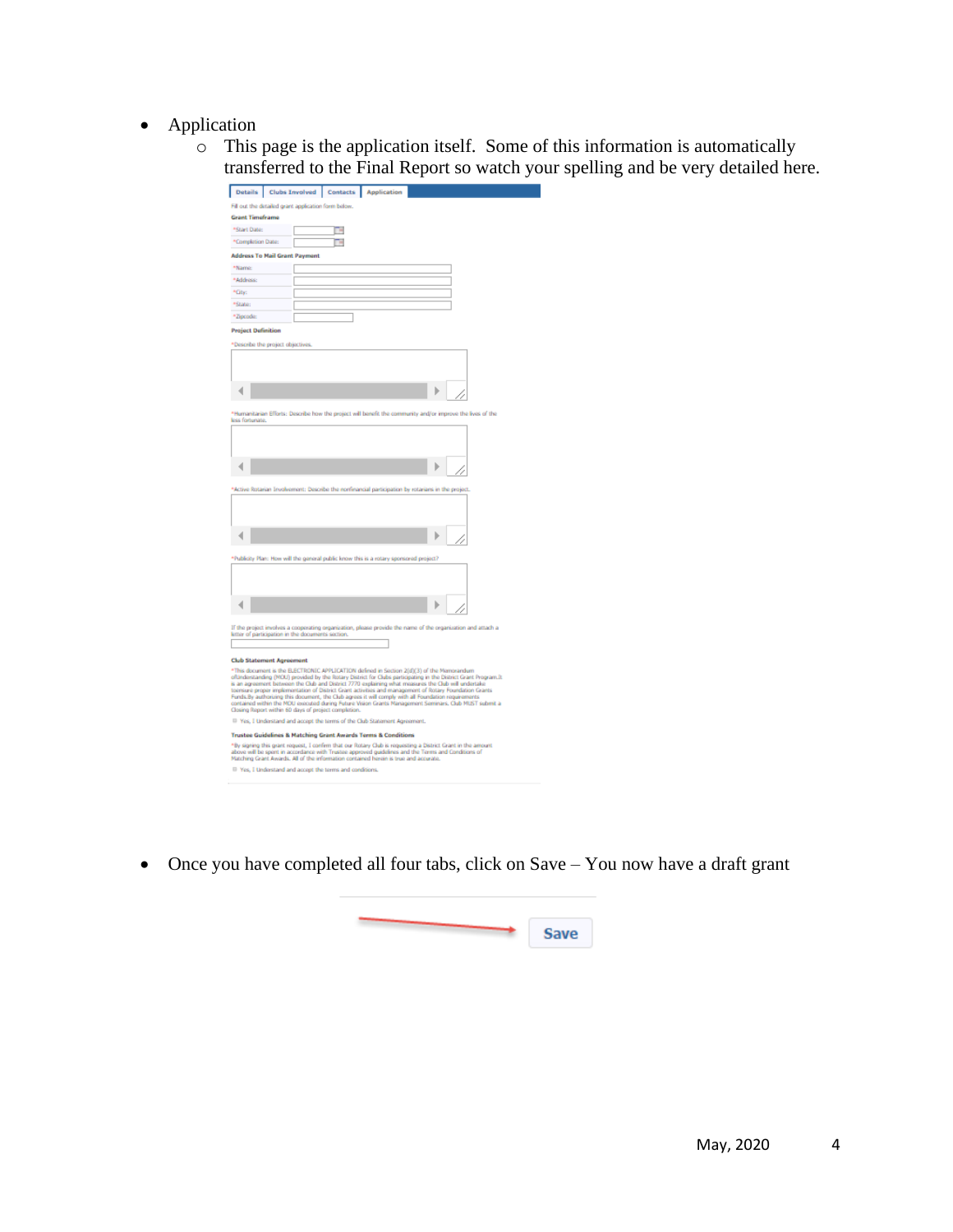• Once you click on "save", two new tabs will now appear on the top of the page, Budget & Documents.

| Details   Clubs Involved   Contacts   Application   Budget   Documents |  |
|------------------------------------------------------------------------|--|

• Add your Income Items. Click on Add Income Source

**Income Items** 

| <b>Action Item Name</b>                                                                                       | Club                                                |  | $\div$ DDF Amount $\div$ | <b>Created</b>                               | <b>Modified</b> |  |  |  |
|---------------------------------------------------------------------------------------------------------------|-----------------------------------------------------|--|--------------------------|----------------------------------------------|-----------------|--|--|--|
| There is NO income source defined. Add the DDF amount being requested and other funding Income sources above. |                                                     |  |                          |                                              |                 |  |  |  |
|                                                                                                               | <b>Income Total:</b> 0 out of 1 club(s) contributed |  | \$0.00                   | (DDF Request: \$0.00, Other Funding: \$0.00) |                 |  |  |  |

- A pop-up box will appear
- Enter Description
- Once you put DDF Requested Amount or Requested DDF amount put the amount in and make sure you select the Funding Source. So in this case you will select DDF Requested.
- If your District requires our club to spend an amount equal to your request, enter that amount as additional income enter those items but for the Funding Source click on Other Club Funding

| <b>Budget Item Entry</b> |                                                            |                                                                                       |                  |  |  |  |  |  |
|--------------------------|------------------------------------------------------------|---------------------------------------------------------------------------------------|------------------|--|--|--|--|--|
|                          | from requested DDF funds or part of the club contribution. | Enter the Grant funding information below. Specify if the funding source is coming    |                  |  |  |  |  |  |
| Description:             | <b>DDF Requested Amount</b>                                |                                                                                       |                  |  |  |  |  |  |
|                          | Club:                                                      | Hollywood (99969889) ▼                                                                |                  |  |  |  |  |  |
| Amount:                  | 2,000                                                      |                                                                                       |                  |  |  |  |  |  |
| <b>Funding Source</b>    | <b>DDF</b> Requested<br>Other Club Funding                 |                                                                                       |                  |  |  |  |  |  |
|                          | The available DDF funding is shown below:                  |                                                                                       |                  |  |  |  |  |  |
| <b>Club</b>              | <b>DDF Alloc</b>                                           | DDF Used*                                                                             | <b>DDF Avail</b> |  |  |  |  |  |
| Hollywood                | 0.00                                                       | 0.00                                                                                  | 0.00             |  |  |  |  |  |
|                          |                                                            | * DDF Used reflects "funded" Grants, does not include Grants applications in progress |                  |  |  |  |  |  |
|                          |                                                            | <b>Carlotte</b>                                                                       | hbA              |  |  |  |  |  |

• Once you have your income added it will look something like this:

| <b>Details</b>            | <b>Clubs Involved</b>      | <b>Contacts</b> | <b>Application</b>                                  | <b>Budget</b> | <b>Documents</b> |               |                                                      |   |                   |  |
|---------------------------|----------------------------|-----------------|-----------------------------------------------------|---------------|------------------|---------------|------------------------------------------------------|---|-------------------|--|
|                           |                            |                 |                                                     |               |                  |               |                                                      |   |                   |  |
| <b>Income Items</b>       |                            |                 |                                                     |               |                  |               |                                                      |   | Add Income Source |  |
|                           | <b>Action</b>   Item Name  | ٠               | <b>Club</b>                                         | $\bullet$ 1   | DDF              | Amount $\div$ | <b>Created</b>                                       | ٠ | <b>Modified</b>   |  |
|                           | <b>DDF Requested Funds</b> |                 | Hollywood                                           |               |                  |               | \$2,000.00 Kelly, Lin 02/11/18 12:12 PM              |   |                   |  |
| $\mathscr{P} \mathscr{K}$ | Club Fund Raiser           |                 | Hollywood                                           |               |                  |               | \$2,000.00 Kelly, Lin 02/11/18 12:13 PM              |   |                   |  |
|                           |                            |                 | <b>Income Total:</b> 1 out of 1 club(s) contributed |               |                  | \$4,000.00    | (DDF Request: \$2,000.00, Other Funding: \$2,000.00) |   |                   |  |

Add Income Source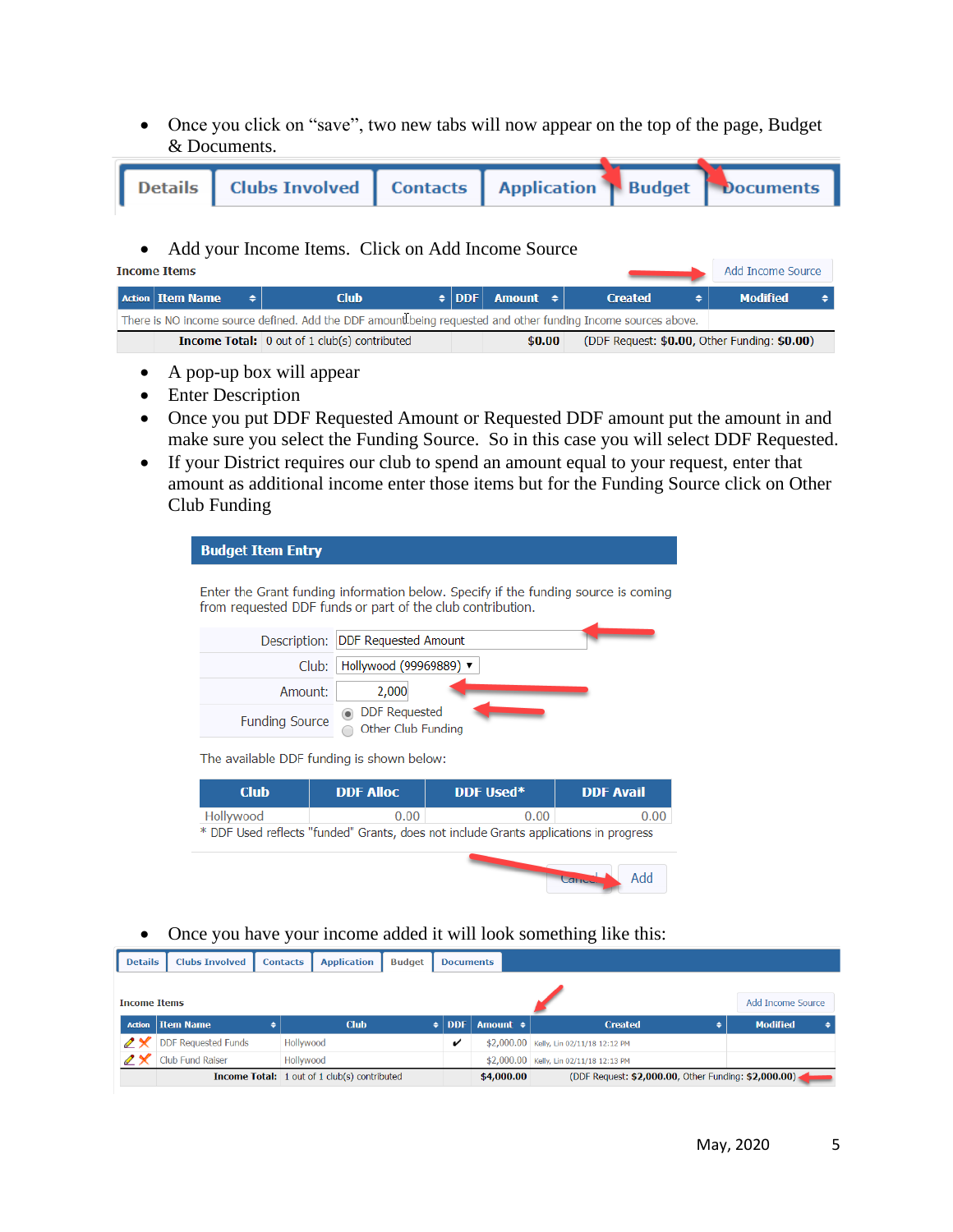- Expenditures should be itemized and include any estimated expenses for the project.
- Click on Add Expense

| <b>Expense Items</b>    |             |                  |               |        |                |   | Add Expense     |  |
|-------------------------|-------------|------------------|---------------|--------|----------------|---|-----------------|--|
| <b>Action Item Name</b> | <b>Club</b> | $\blacktriangle$ | <b>Amount</b> | ٠      | <b>Created</b> | ٠ | <b>Modified</b> |  |
| <b>Expense Total:</b>   |             |                  |               | \$0.00 |                |   |                 |  |

• Enter your description and amount, click on Add

| <b>Add Expense Item</b> |                                                                                                                                    |     |
|-------------------------|------------------------------------------------------------------------------------------------------------------------------------|-----|
| contribution.           | Enter the Grant funding information below. Specify if the funding<br>source is coming from requested DDF funds or part of the club |     |
| Description:            | Stickers for Dictionaries                                                                                                          |     |
| Club:                   | Hollywood (99969889) ▼                                                                                                             |     |
| Amount:                 | 150.00                                                                                                                             |     |
|                         | Cancel                                                                                                                             | Add |

- Continue to add your estimated expenses until expenses equal income sources.
- So, your budget should look something like this

| <b>Income Items</b>       |                                                     |                        |               |                                       |            |               |                                                           |                                                      |   | <b>Add Income Source</b> |   |
|---------------------------|-----------------------------------------------------|------------------------|---------------|---------------------------------------|------------|---------------|-----------------------------------------------------------|------------------------------------------------------|---|--------------------------|---|
| <b>Action</b>             | <b>Item Name</b><br>٠                               |                        | <b>Club</b>   | ٠                                     | <b>DDF</b> | Amount $\div$ |                                                           | <b>Created</b>                                       | ٠ | <b>Modified</b>          | ٠ |
| $\mathscr{P} \mathscr{K}$ | <b>DDF Requested Funds</b>                          | Hollywood              |               |                                       | v          |               | \$2,000.00 Kelly, Lin 02/11/18 12:12 PM                   |                                                      |   |                          |   |
| $2\times$                 | Club Fund Raiser                                    | Hollywood              |               |                                       |            |               | \$2,000.00 Kelly, Lin 02/11/18 12:13 PM                   |                                                      |   |                          |   |
|                           | <b>Income Total:</b> 1 out of 1 club(s) contributed |                        |               |                                       |            | \$4,000.00    |                                                           | (DDF Request: \$2,000.00, Other Funding: \$2,000.00) |   |                          |   |
| <b>Expense Items</b>      |                                                     |                        |               |                                       |            |               | Add Expense                                               |                                                      |   |                          |   |
| <b>Action</b>             | <b>Item Name</b><br>٠                               | Club $\Leftrightarrow$ | Amount $\div$ | <b>Created</b>                        |            | ٠             | <b>Modified</b>                                           |                                                      |   |                          |   |
| $\mathscr{P} \mathscr{K}$ | Purchase of Dictionaries                            | Hollywood              | \$3,600.00    |                                       |            |               | Kelly, Lin 02/11/18 12:21 PM Kelly, Lin 02/11/18 12:25 PM |                                                      |   |                          |   |
| $\mathscr{P} \mathscr{K}$ | <b>Stickers for Dictionaries</b>                    | Hollywood              | \$150.00      | Kelly, Lin 02/11/18 12:24 PM          |            |               |                                                           |                                                      |   |                          |   |
| $2\times$                 | Juice and Cookies for students                      | Hollywood              |               | \$250.00 Kelly, Lin 02/11/18 12:24 PM |            |               |                                                           |                                                      |   |                          |   |
|                           | <b>Expense Total:</b>                               |                        | \$4,000.00    |                                       |            |               |                                                           |                                                      |   |                          |   |
|                           | <b>Budget Summary</b>                               |                        |               |                                       |            |               |                                                           |                                                      |   |                          |   |
| <b>Description</b>        | ٠                                                   | <b>Amount</b>          | ۵             |                                       |            |               |                                                           |                                                      |   |                          |   |
|                           | Total Income (DDF+Club Funding):                    | \$4,000.00             |               |                                       |            |               |                                                           |                                                      |   |                          |   |
|                           | <b>Expenses Items:</b>                              | $($ \$4,000.00)        |               |                                       |            |               |                                                           |                                                      |   |                          |   |
|                           | Cash Flow (Income - Expense):                       | \$0.00                 |               |                                       |            |               |                                                           |                                                      |   |                          |   |

• If you have any letters of commitments, copies of quotes and other documentation, please upload them under the Document Tab. Signed MOU's can also be uploaded here.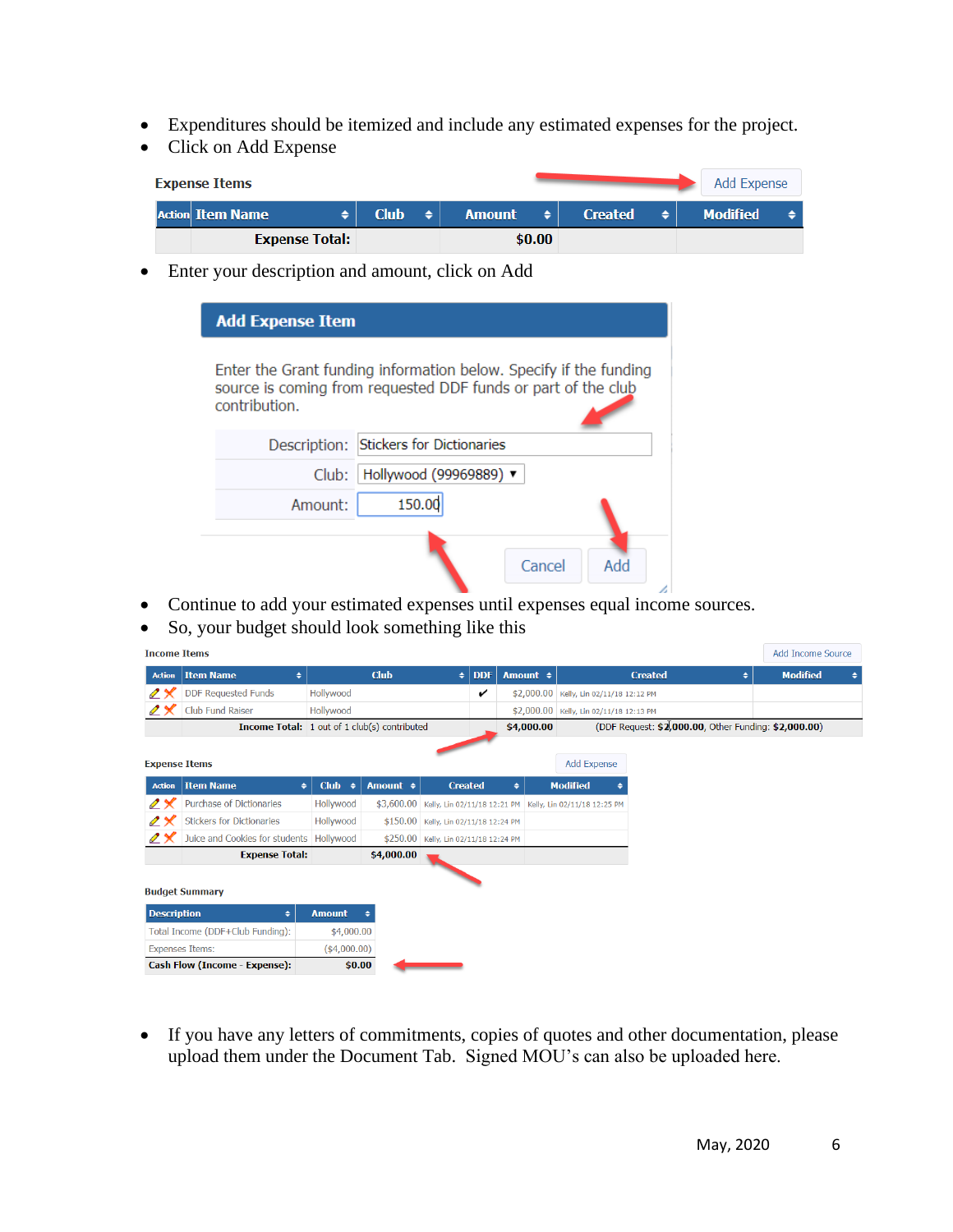• Click on the Documents Tab



- Add documents by clicking on the upload file or add a folder and then upload files in the folder.
- You can also use the existing folders Documents and Images if you wish.
- To have the best results for the Final Report, upload your receipts and images as jpg or png.
- You can also add pdfs, excel, and word documents.
- When you name files please do not put in any special characters or you could incur a problem with opening the file.
- Also note the Grant Application is saved as an html file as your work through the process.

| <b>Details</b>                                                                                                                                                                                                                                                                                                                                                        | <b>Clubs Involved</b>            | <b>Contacts</b>       | <b>Application</b> | <b>Budget</b> | <b>Documents</b> |  |                       |                 |                   |  |  |
|-----------------------------------------------------------------------------------------------------------------------------------------------------------------------------------------------------------------------------------------------------------------------------------------------------------------------------------------------------------------------|----------------------------------|-----------------------|--------------------|---------------|------------------|--|-----------------------|-----------------|-------------------|--|--|
| The documents tab allows for management of all documents related to this grant.<br>New To VIEW a file, click on the file name. The "View" link under the Action column has been removed for consistency in the User Interface.<br>DO NOT upload files with file names containing special characters (e.g., ",';:*%\$@!). Rename your file locally and then upload it. |                                  |                       |                    |               |                  |  |                       |                 |                   |  |  |
|                                                                                                                                                                                                                                                                                                                                                                       | Add Folder<br><b>Upload File</b> |                       |                    |               |                  |  |                       |                 |                   |  |  |
| <b>Navigation: Home</b><br>D:\Rotary\SecureAccounts\9969\99969889\Grants\5071\                                                                                                                                                                                                                                                                                        |                                  |                       |                    |               |                  |  |                       |                 |                   |  |  |
| <b>Action</b>                                                                                                                                                                                                                                                                                                                                                         | <b>Type</b>                      | <b>File Name</b>      |                    |               |                  |  | <b>Modified</b>       | <b>Size</b>     | <b>Attributes</b> |  |  |
|                                                                                                                                                                                                                                                                                                                                                                       | C)                               | Backup                |                    |               |                  |  | 2018-02-11 11:59:41   | 0 <sub>KB</sub> |                   |  |  |
| $AB \times$                                                                                                                                                                                                                                                                                                                                                           | Ò                                | <b>Documents</b>      |                    |               |                  |  | 2018-02-11 11:59:41   | 0 <sub>KB</sub> |                   |  |  |
| $AB \times$                                                                                                                                                                                                                                                                                                                                                           | Ò                                | <b>Images</b>         |                    |               |                  |  | 2018-02-11 11:59:41   | 0 <sub>KB</sub> |                   |  |  |
| $AB \Leftrightarrow X$                                                                                                                                                                                                                                                                                                                                                | ΞÌ                               | GrantApplication.html |                    |               |                  |  | 2018-02-11 11:59:41   | <b>10 KB</b>    |                   |  |  |
| 3 Directories   1 File                                                                                                                                                                                                                                                                                                                                                |                                  |                       |                    |               |                  |  | Directory Space Used: | <b>10 KB</b>    |                   |  |  |

• Browse your computer for the file and click on add. **Do not use any type of special characters or punctuation in the naming of your documents.**

| Select File: | Browse_<br>No file selected. |        |             |
|--------------|------------------------------|--------|-------------|
| Option:      | Replace file?                |        |             |
|              |                              | Cancel | Upload File |

• At this point, SAVE your grant. You can never save too often!

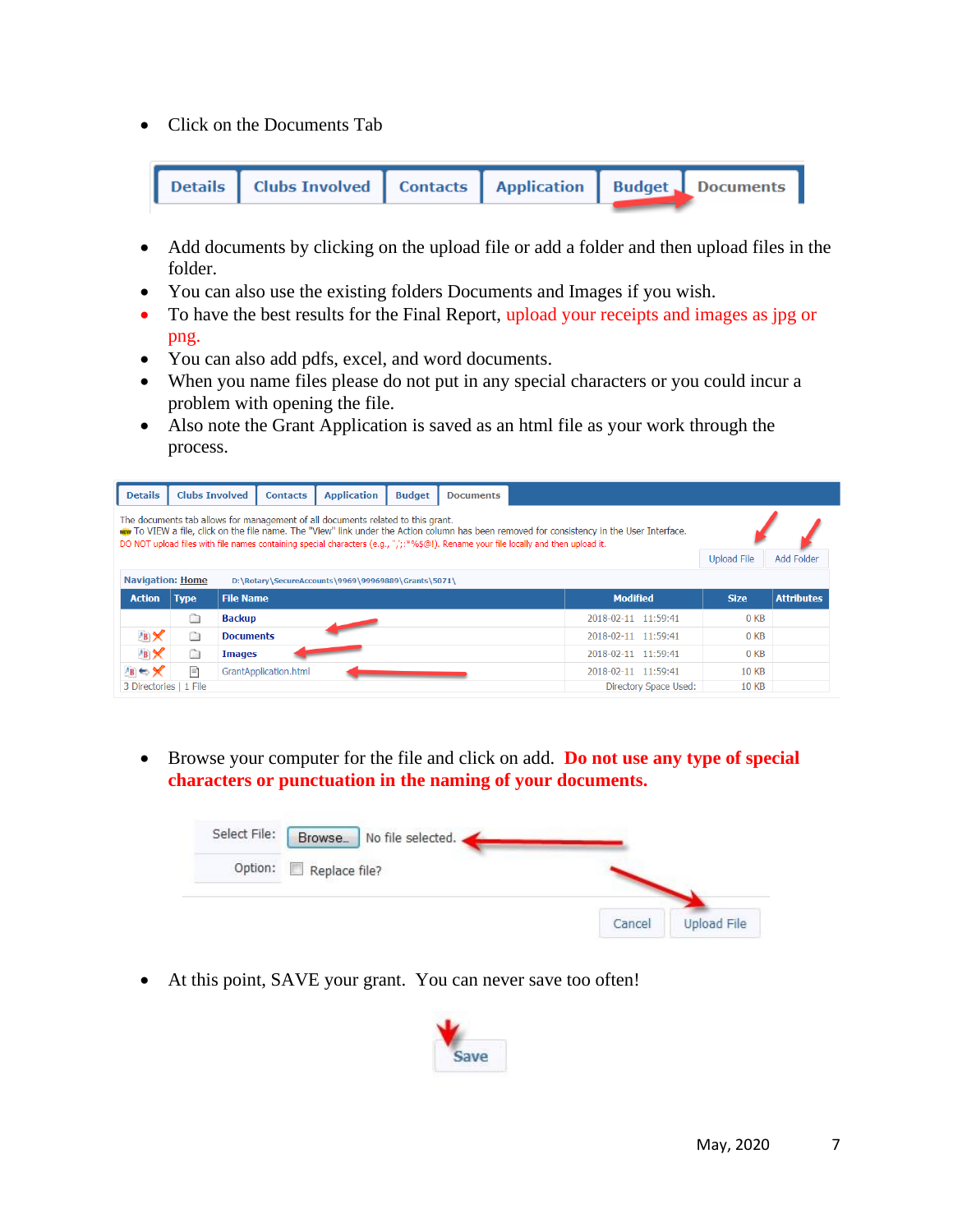- Once you complete your budget and add documents you will see two additional tabs "Activity Log" and "Signatures.
- You can click on "Activity Log" to see what has been completed and "Signatures" to see where you are in the signing process. Once your grant is approved you will see the "Interim Report and the "Final Report" tabs. In most cases Districts do not require an Interim Report. Your District will advise you. The "Final Report" button will be used when you complete your project.

|  | Details   Clubs Involved   Contacts   Application   Budget   Documents   Activity Log   Signatures |  |  |  |
|--|----------------------------------------------------------------------------------------------------|--|--|--|

• Double check all your work before you collect the club signatures. You can always delete the grant at this point.

# **SIGNING & SUBMITTING A GRANT**

- The District designates how many signatures from each club are needed. In this example, we are going to use two signatures required. If other clubs are involved with your grant, you need two signatures from each club.
- **The signers must be on the club signature list. Probably the President of your club will click on Admin on left menu bar and then Club Signatures.** Select the individuals from the left column and move them over to the right column. Then click on save.



 $\overline{\phantom{a}}$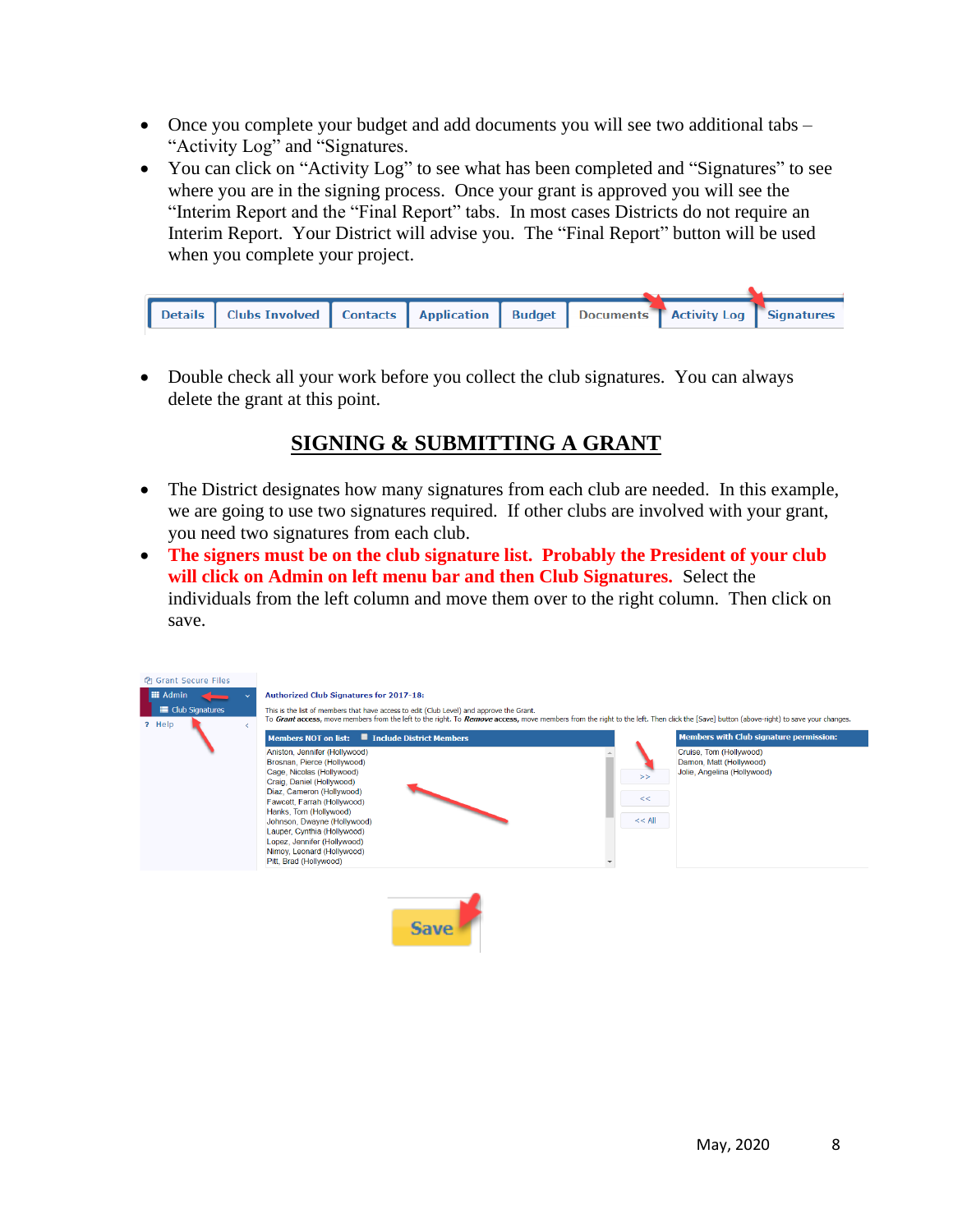• Signer number one will click on edit grant (the pencil)

| <b>Club Process</b> |              |                    |                  |                            |               |  |  |  |  |
|---------------------|--------------|--------------------|------------------|----------------------------|---------------|--|--|--|--|
|                     |              | Actic Project Name | $\div$   Proj No | $\bullet$   Lead Club Name | $\div$ Status |  |  |  |  |
|                     |              | Test Grant         | 5071             | Hollywood                  | <b>Draft</b>  |  |  |  |  |
|                     | No Grants: 1 |                    |                  |                            |               |  |  |  |  |

• He/she will click on "Club: Collect Club Signatures"



• The following message will appear



• He/she will click OK. Two new buttons appear on the top right. "Club: Sign Grant Application" and "Revert to Draft".



• Signer number one will now click on "Club: Sign Grant Application".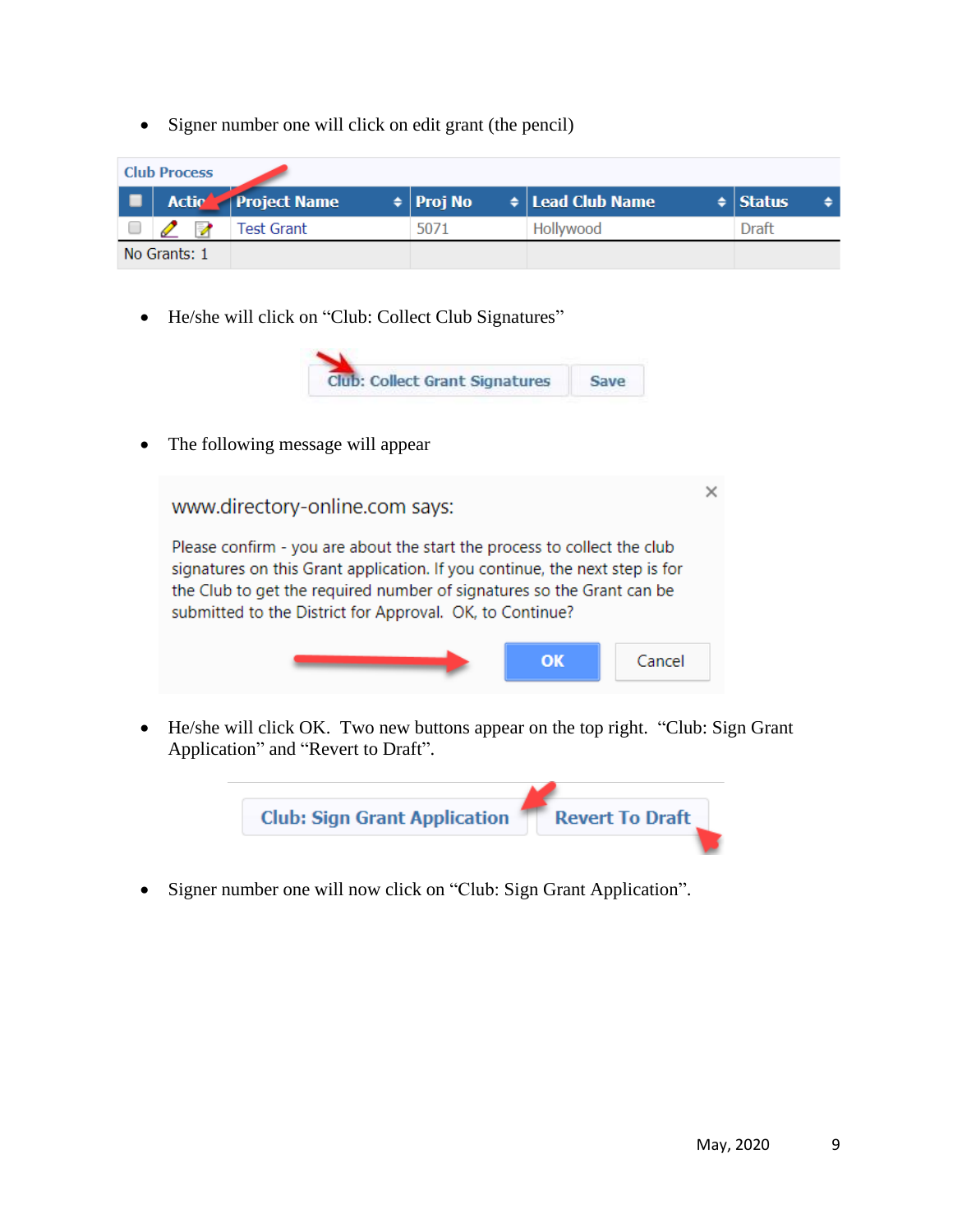• A new box pops  $up$  – they will click on sign grant

| A list of users who have signed this grant is shown below. To add your signature to the list, click the "Sign Grant"<br>button below. If you have already signed the grant, the "Sign Grant" button is not visible. |             |             |  |  |  |  |  |  |
|---------------------------------------------------------------------------------------------------------------------------------------------------------------------------------------------------------------------|-------------|-------------|--|--|--|--|--|--|
| <b>Signed By</b>                                                                                                                                                                                                    | <b>Club</b> | <b>Date</b> |  |  |  |  |  |  |

- The second signer is now ready to sign the grant application.
- Click on the edit pencil in front of the grant

**Grant Signatures** 

- Click on "Club: Sign Grant Application" on top right
- The signature box will pop up, they will see the first signer's name in the box. They now will click on "Sign Grant"

A list of users who have signed this grant is shown below. To add your signature to the list, click the "Sign Grant" button below. If you have already signed the grant, the "Sign Grant" button is not visible.

| <b>Signed By</b> | <b>Club</b> | Date                 |
|------------------|-------------|----------------------|
| Damon, Matt      | Hollywood   | 02/11/2018 01:10 PM  |
|                  |             | Sign Grant<br>Cancel |
|                  |             |                      |

• The second signer will now click on the button "Submit Grant for District Approval"



• The status of the grant will now say "Submitted Grant for District Approval

|          | <b>District Review and Approval</b> |                   |      |                                                                                            |                                       |  |  |  |
|----------|-------------------------------------|-------------------|------|--------------------------------------------------------------------------------------------|---------------------------------------|--|--|--|
| <b>D</b> | <b>Action</b>                       |                   |      | Project Name $\Rightarrow$   Proj No $\Rightarrow$   Lead Club Name $\Rightarrow$   Status |                                       |  |  |  |
|          |                                     | <b>Test Grant</b> | 5071 | Hollywood                                                                                  | Submitted Grant for District Approval |  |  |  |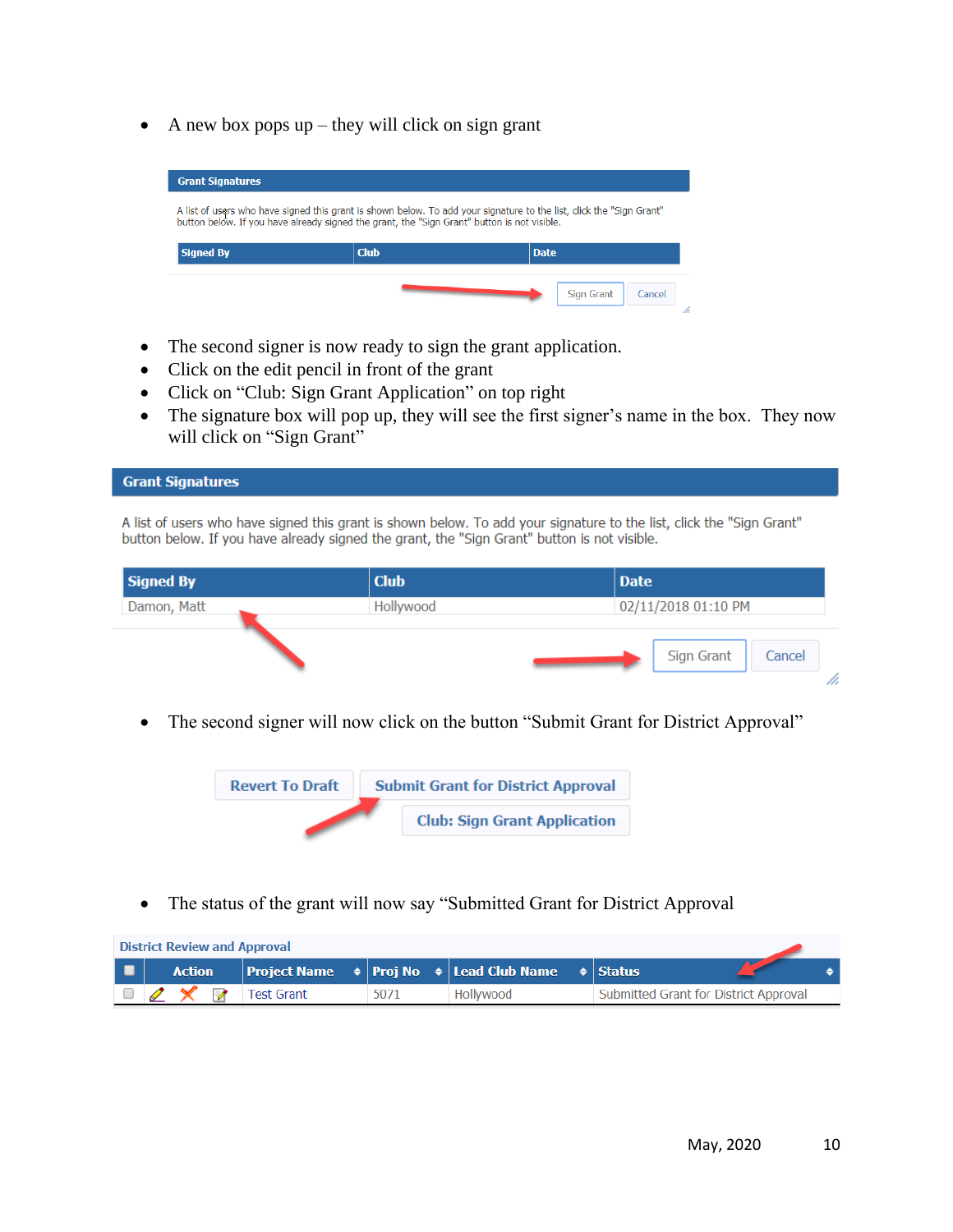- The District will now review the grant. You can no longer make any edits to the application. However, you can add additional documents to the grant and add information to the expense tab. You can also "revert back to draft" if you need to start over.
- If the District requires more information, you will receive a note from the District Grant Chair.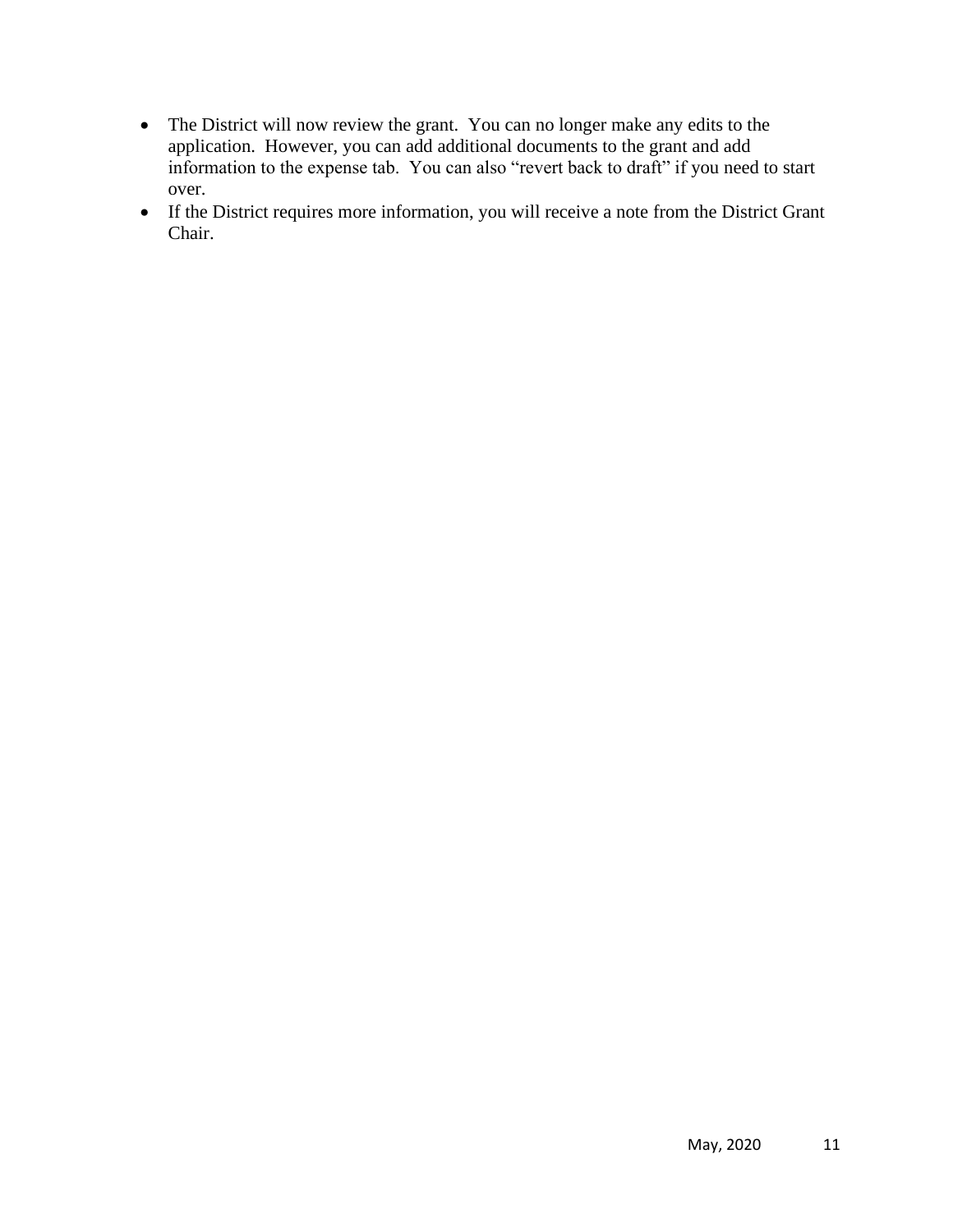## **GRANT FINAL REPORT**

### **COMPLETING THE FINAL REPORT**

- Some Districts require an Interim Report. If your District requires one follow the same procedure.
- Once you have completed the project you must complete an on-line Final Report
- Go to the District Database
- Click on the My Club



• Click on the Club Grants Icon



• Click on Club Grants View on left side menu



• Click on the edit button (pencil) of the grant you wish to complete.

| <b>Approved</b> |              |                              |                  |                                             |                       |  |  |  |  |
|-----------------|--------------|------------------------------|------------------|---------------------------------------------|-----------------------|--|--|--|--|
| ▁▆              |              | <b>Action</b>   Project Name | $\div$   Proj No | $\triangleq$ Lead Club Name                 | $\div$ Status         |  |  |  |  |
|                 |              | Test Project                 | 4407             | <b>Bank Masters - Test</b><br>Hollywood (*) | <b>Approved Grant</b> |  |  |  |  |
|                 | No Grants: 1 |                              |                  |                                             |                       |  |  |  |  |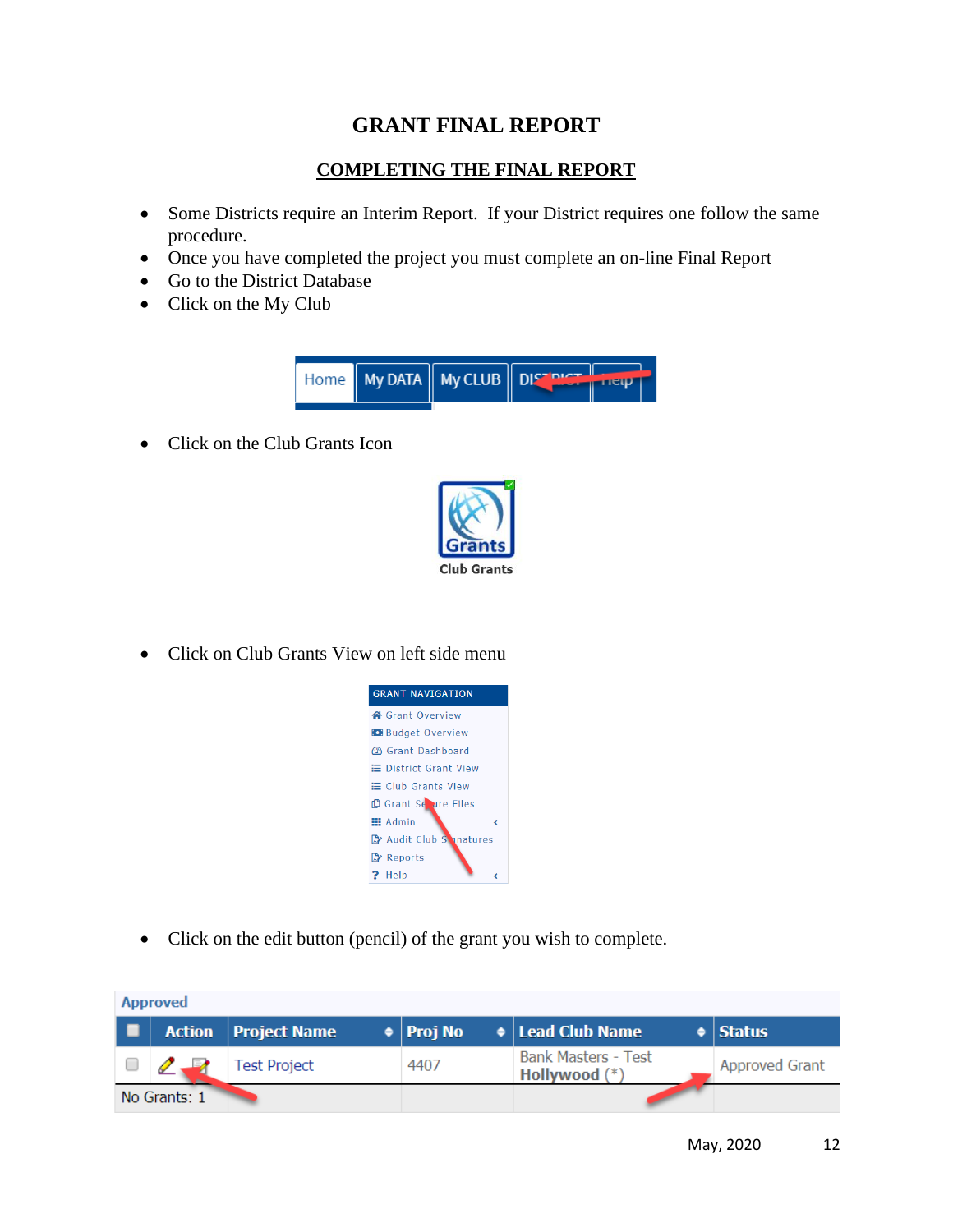- The grant status must say "Approved Grant" otherwise the Final Report will not appear
- First, click on the budget tab and make sure you replace the information with actual funds and expenses. You must itemize each receipt and copies of the receipts must be uploaded in the documents.

|  |  |  | Details Contacts Application Budget Documents Activity Log Signatures Interim Report Final Report |  |
|--|--|--|---------------------------------------------------------------------------------------------------|--|
|  |  |  |                                                                                                   |  |

• Scan photos of the project and rotary involvement, all receipts and copies of any checks you may have disbursed and save them as "jpg" or "png" files and upload them to the Documents tab.

|                                                                                                                                                                                                                                     |  |  |  |  |  |  | Details   Contacts   Application   Budget   Documents   Activity Log   Signatures   Interim Report   Final Report |  |
|-------------------------------------------------------------------------------------------------------------------------------------------------------------------------------------------------------------------------------------|--|--|--|--|--|--|-------------------------------------------------------------------------------------------------------------------|--|
| The documents tab allows for management of all documents related to this grant.<br><b>WEW</b> To VIEW a file, click on the file name. The "View" link under the Action columnas been removed for consistency in the User Interface. |  |  |  |  |  |  |                                                                                                                   |  |

• Click on the Final Report Tab



- Some Districts will only use the Final Report
- Complete items 2, 4, 5 and 6. Items 1 and 3 are filled in automatically. You cannot leave any of this information blank.
- Your photos and receipts will automatically appear under the photo and receipt section if you saved them under documents as a "jpg" or "png" file.
- The Final Report must be completed by one of the two individuals in the club who prepared the grant request and can only be signed by the Club Signees.
- When you are finished with the Final Report, click on the "Save Final Report" to save your work.



Grant Status: Approved Grant This Grant is locked and you are unable to save changes in its current state. However, you **Save FINAL Report** may continue to add expenses, upload files and file reports. The Club needs to complete an Interim and/or Final report as required and submit for Club signatures and then District approval.

- The two individuals designated as club signees will need to sign the "Final Report"
- After you save the final report the club signees are ready to sign it. The first Club Signer will click on the edit button, click on Final Report and click on "Club – Collect Final Signatures"

**Club: Collect FINAL Signatures Save FINAL Report**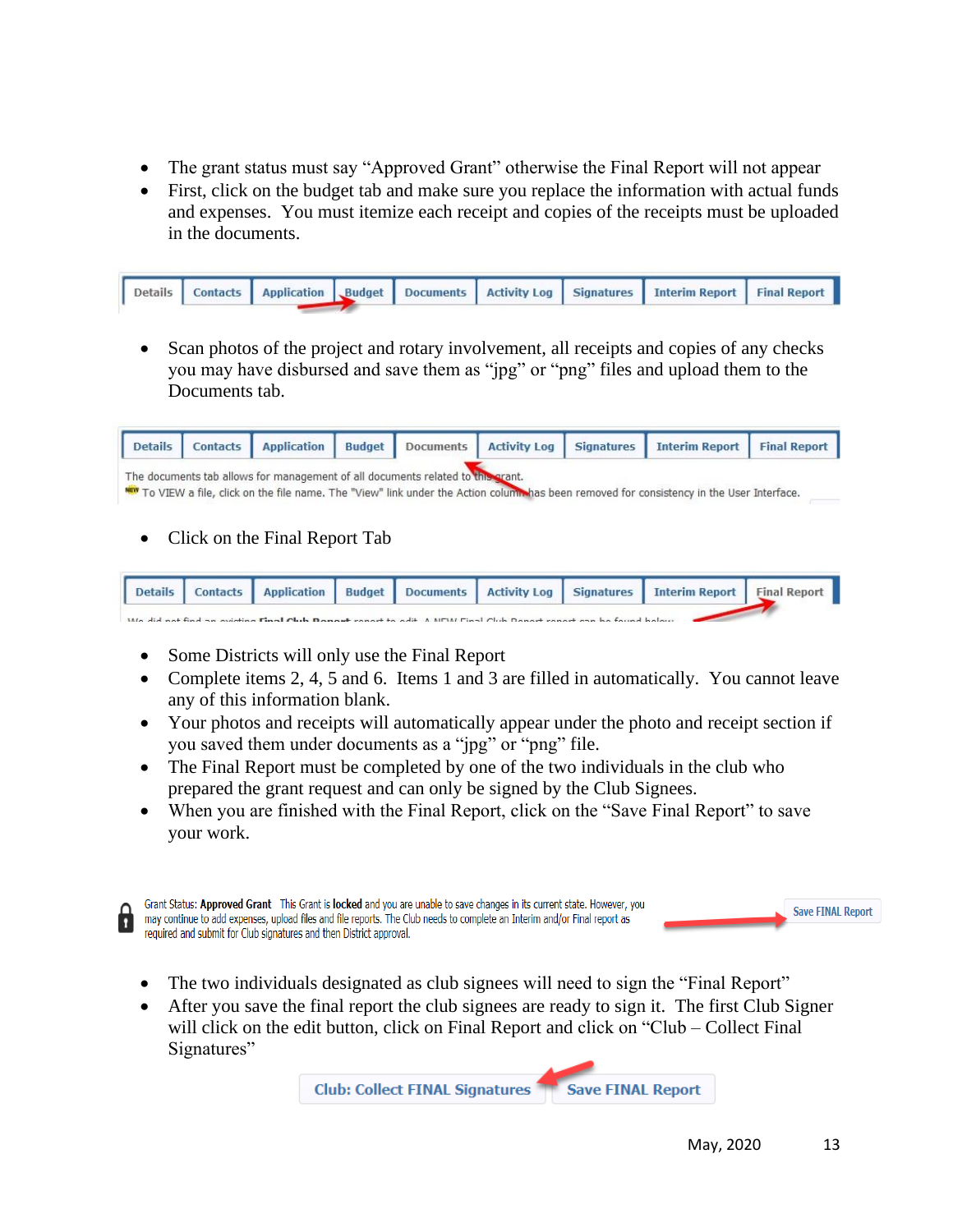• A new button, "Club: Sign Final Report" will appear on the top right. Signer will click on the box.



#### A new box will appear, click on sign grant

| <b>Grant Signatures</b>                                                                                                                                                                                             |             |                      |  |  |  |  |  |  |  |
|---------------------------------------------------------------------------------------------------------------------------------------------------------------------------------------------------------------------|-------------|----------------------|--|--|--|--|--|--|--|
| A list of users who have signed this grant is shown below. To add your signature to the list, click the "Sign Grant"<br>button below. If you have already signed the grant, the "Sign Grant" button is not visible. |             |                      |  |  |  |  |  |  |  |
| <b>Signed By</b>                                                                                                                                                                                                    | <b>Club</b> | <b>Date</b>          |  |  |  |  |  |  |  |
|                                                                                                                                                                                                                     |             | Sign Grant<br>Cancel |  |  |  |  |  |  |  |

• The second signer of the Final Report will now go to the database and click on the pencil to edit the grant. Click on the Final Report tab and they will click on the "Club: Sign Final Report" button.



• The sign grant box will pop up. You will see the signature of the first signee - click on "Sign Grant"



• The second signer will now click on "Submit Final Report"